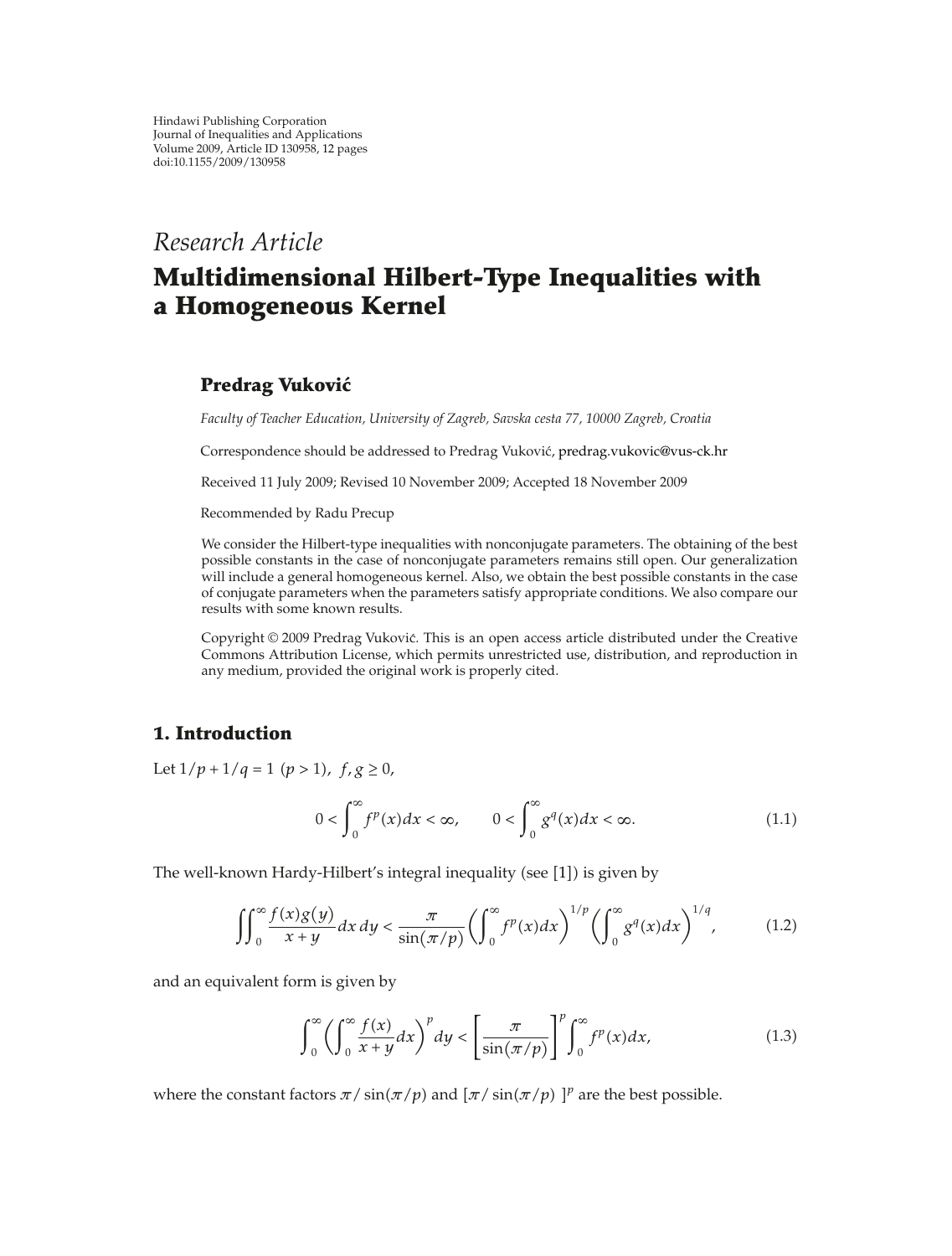During the previous decades, the Hilbert-type inequalities were discussed by many authors, who either reproved them using various techniques or applied and generalized them in many different ways. For example, we refer to a paper of Yang (see [2]). If  $n \in \mathbb{N} \setminus \{1\}$ ,  $p_i$  > 1,  $\sum_{i=1}^{n} (1/p_i) = 1$ ,  $s > 0$ ,  $f_i \ge 0$ , satisfy

$$
0 < \int_{0}^{\infty} x^{p_i - s - 1} f_i^{p_i}(x) dx < \infty \quad (i = 1, 2, \dots, n), \tag{1.4}
$$

then

$$
\int_{(0,\infty)^n} \frac{\prod_{i=1}^n f_i(x_i)}{\left(\sum_{j=1}^n x_j\right)^s} dx_1 \cdots dx_n < \frac{1}{\Gamma(s)} \prod_{i=1}^n \Gamma\left(\frac{s}{p_i}\right) \left(\int_0^\infty x^{p_i-s-1} f_i^{p_i}(x) dx\right)^{1/p_i},\tag{1.5}
$$

where the constant factor  $(1/\Gamma(s))\prod_{i=1}^{n}\Gamma(s/p_i)$  is the best possible.

Our generalization will include a general homogeneous kernel  $K(x_1,\ldots,x_k)$  :  $(\mathbb{R}_+{}^n)^k$  $\rightarrow \mathbb{R}$ , where  $k \geq 2$ , with *k* being nonconjugate parameters. The techniques that will be used in the proofs are mainly based on classical real analysis, especially on the well-known Hölder's inequality and on Fubini's theorem. The obtaining of the best possible constants in the case of nonconjugate parameters seems to be a very difficult problem and it remains still open.

Let us recall the definition of nonconjugate exponents (see [3]). Let  $p$  and  $q$  be real parameters, such that

$$
p > 1, \quad q > 1, \quad \frac{1}{p} + \frac{1}{q} \ge 1,
$$
 (1.6)

and let *p'* and *q'*, respectively, be their conjugate exponents, that is,  $1/p + 1/p' = 1$  and  $1/q + 1/q' = 1$ . Further, define

$$
\lambda = \frac{1}{p'} + \frac{1}{q'}\tag{1.7}
$$

and note that  $0 < \lambda \le 1$  for all p and q values as in (1.6). In particular,  $\lambda = 1$  holds if and only if  $q = p'$ , that is, only when  $p$  and  $q$  are mutually conjugate. Otherwise,  $0 < \lambda < 1$ , and in such cases *p* and *q* will be referred to as nonconjugate exponents.

Considering  $p$ ,  $q$ , and  $\lambda$  as in (1.6) and (1.7), Hardy et al. [1], proved that there exists a constant *Cp,q*, dependent only on the parameters *p* and *q*, such that the following Hilbert-type inequality holds for all nonnegative functions  $f \in L^p(\mathbb{R}_+)$  and  $g \in L^q(\mathbb{R}_+)$ :

$$
\iint_{0}^{\infty} \frac{f(x)g(y)}{(x+y)^{\lambda}} dx dy \le C_{p,q} ||f||_{L^{p}(\mathbb{R}_{+})} ||g||_{L^{q}(\mathbb{R}_{+})}.
$$
\n(1.8)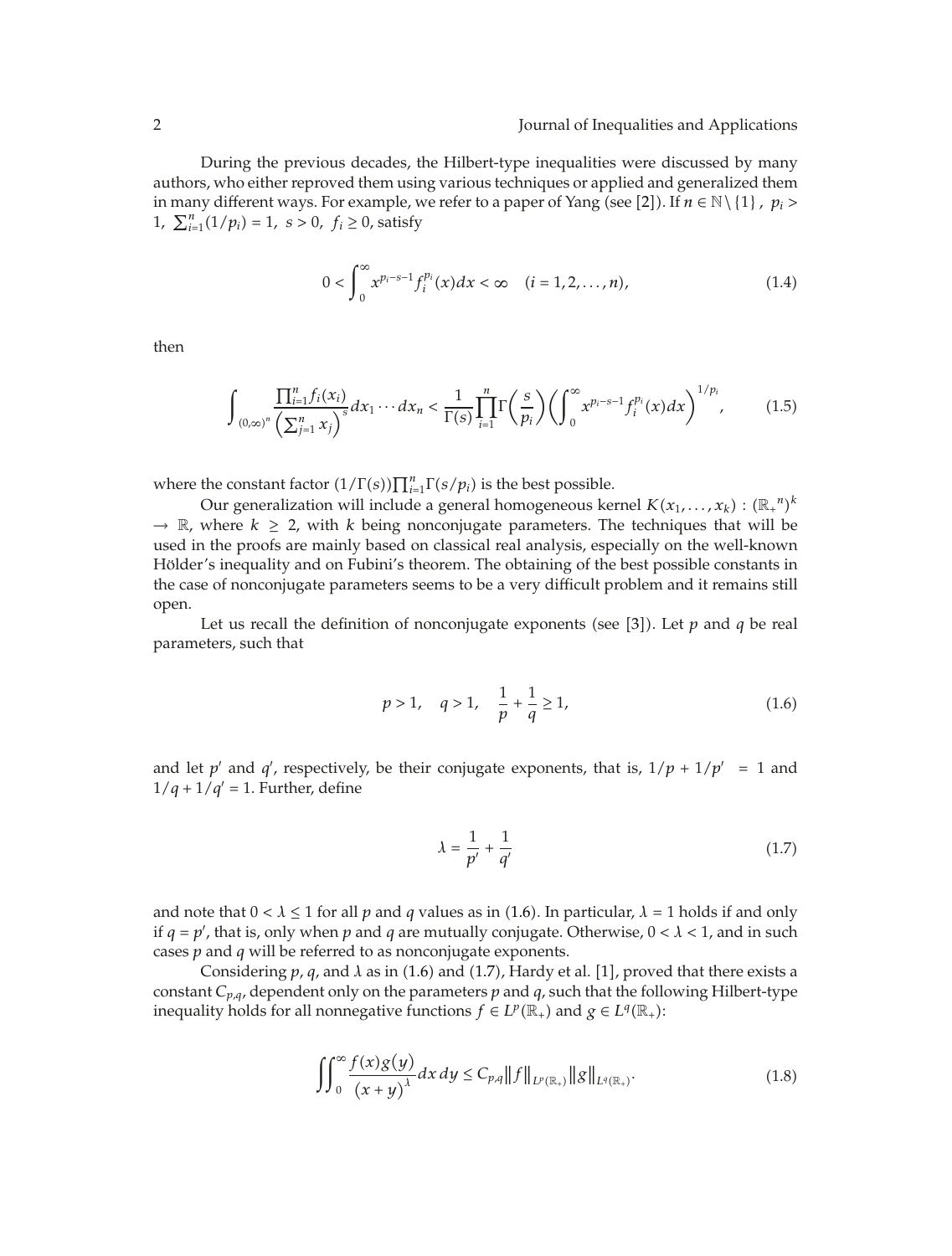Journal of Inequalities and Applications 3

#### *Conventions*

Throughout this paper we suppose that all the functions are nonnegative and measurable, so that all integrals converge. We also introduce the following notations:

$$
\mathbb{R}_{+}^{n} = \{x = (x_{1}, x_{2}, \dots, x_{n}); x_{1}, x_{2}, \dots, x_{n} > 0\},
$$
  
\n
$$
|x|_{\alpha} = (x_{1}^{\alpha} + x_{2}^{\alpha} + \dots + x_{n}^{\alpha})^{1/\alpha}, \quad \alpha > 0,
$$
\n(1.9)

and let  $|\mathbb{S}^{n-1}|_{\alpha} = 2^n \Gamma^n(1/\alpha)/\alpha^{n-1}\Gamma(n/\alpha)$  be an area of unit sphere in  $\mathbb{R}^n$  in view of  $\alpha$ -norm.

#### **2. Main Results**

Before presenting our idea and results, we repeat the notion of general nonconjugate exponents from [3]. Let  $p_i$ ,  $i = 1, 2, ..., k$ , be the real parameters which satisfy

$$
\sum_{i=1}^{k} \frac{1}{p_i} \ge 1, \quad p_i > 1, \ i = 1, 2, \dots, k. \tag{2.1}
$$

Further, the parameters  $p'_{i}$ ,  $i = 1, 2, ..., k$  are defined by the equations

$$
\frac{1}{p_i} + \frac{1}{p'_i} = 1, \quad i = 1, 2, ..., k.
$$
 (2.2)

Since  $p_i > 1$ ,  $i = 1, 2, ..., k$ , it is obvious that  $p'_i > 1$ ,  $i = 1, 2, ..., k$ . We define

$$
\lambda := \frac{1}{k-1} \sum_{i=1}^{k} \frac{1}{p'_i}.
$$
\n(2.3)

It is easy to deduce that  $0 < \lambda \leq 1$ . Also, we introduce the parameters  $q_i$ ,  $i = 1, 2, ..., k$ , defined by the relations

$$
\frac{1}{q_i} = \lambda - \frac{1}{p'_i}, \quad i = 1, 2, ..., k. \tag{2.4}
$$

In order to obtain our results we need to require

$$
q_i > 0, \quad i = 1, 2, \dots, k. \tag{2.5}
$$

It is easy to see that the above conditions do not automatically apply (2.5). Further, it follows

$$
\lambda = \sum_{i=1}^{k} \frac{1}{q_i}, \quad \frac{1}{q_i} + 1 - \lambda = \frac{1}{p_i}, \quad i = 1, 2, ..., k.
$$
 (2.6)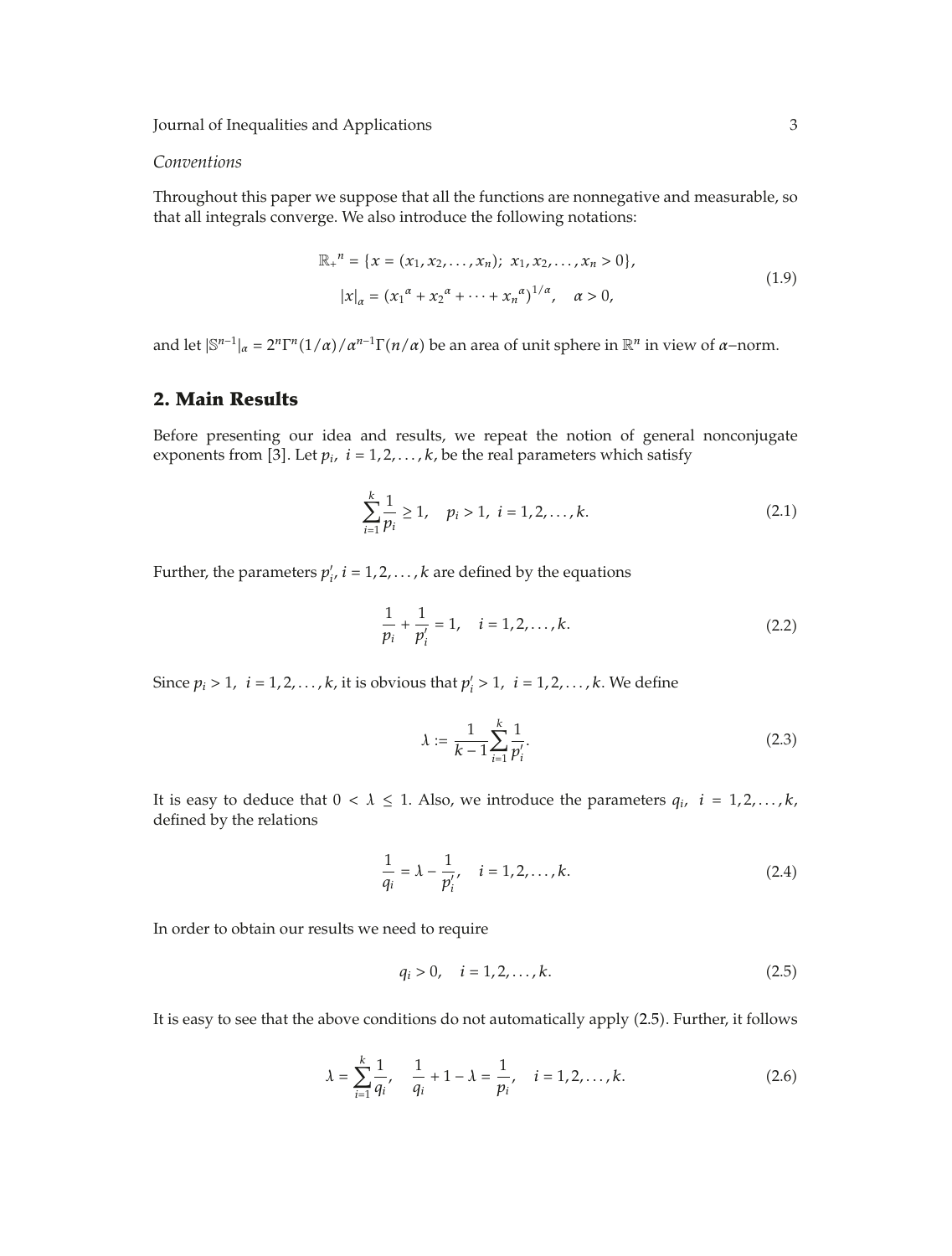Of course, if  $\lambda = 1$ , then  $\sum_{i=1}^{k} (1/p_i) = 1$ ; so the conditions (2.1)–(2.4) reduce to the case of conjugate parameters.

Results in this section will be based on the following general form of Hardy-Hilbert's inequality proven in [4]. All the measures are assumed to be  $\sigma$ -finite on some  $\Omega$  measure space.

**Theorem 2.1.** *Let*  $k, n \in \mathbb{N}$ ,  $k \geq 2$ , and  $\lambda$ ,  $p_i, p'_i, q_i$ ,  $i = 1, 2, ..., k$ , be real numbers satisfying (2.1)– 2.5*. Let <sup>K</sup>* : <sup>Ω</sup>*<sup>k</sup>* <sup>→</sup> <sup>R</sup> *and φij* : <sup>Ω</sup> <sup>→</sup> <sup>R</sup>*, i, j* <sup>1</sup>*,...,k, be nonnegative measurable functions*  $such$  that  $\prod_{i,j=1}^{k} \phi_{ij}(x_j) = 1$ . Then, for any nonnegative measurable functions  $f_i$ ,  $i = 1,2,\ldots,k$ , the *following inequalities hold and are equivalent:*

$$
\int_{\Omega^{k}} K^{\lambda}(x_{1},...,x_{k}) \prod_{i=1}^{k} f_{i}(x_{i}) d\mu_{1}(x_{1}) \cdots d\mu_{k}(x_{k}) \leq \prod_{i=1}^{k} \left( \int_{\Omega} (\phi_{ii} F_{i} f_{i})^{p_{i}}(x_{i}) d\mu_{i}(x_{i}) \right)^{1/p_{i}}, \quad (2.7)
$$
\n
$$
\left( \int_{\Omega} \left( \frac{1}{(\phi_{kk} F_{k})(x_{k})} \int_{\Omega^{k-1}} K^{\lambda}(x_{1},...,x_{k}) \prod_{i=1}^{k-1} f_{i}(x_{i}) d\mu_{1}(x_{1}) \cdots d\mu_{k-1}(x_{k-1}) \right)^{p_{k}'} d\mu_{k}(x_{k}) \right)^{1/p_{k}'} \leq \prod_{i=1}^{k-1} \left( \int_{\Omega} (\phi_{ii} F_{i} f_{i})^{p_{i}}(x_{i}) d\mu_{i}(x_{i}) \right)^{1/p_{i}}, \quad (2.8)
$$

*where*

$$
F_i(x_i) = \left( \int_{\Omega^{k-1}} K(x_1, \dots, x_k) \cdot \prod_{j=1, j \neq i}^n \phi_{ij}^{q_i}(x_j) d\mu_1(x_1) \cdots d\mu_{i-1}(x_{i-1}) d\mu_{i+1}(x_{i+1}) \cdots d\mu_k(x_k) \right)^{1/q_i},
$$
  
\n $i = 1, \dots, k.$  (2.9)

In the same paper the authors discussed the case of equality in inequalities 2.7 and  $(2.8)$ . They proved that the equality holds in  $(2.7)$  (and analogously in  $(2.8)$ ) if and only if

$$
f_i(x_i) = C_i \phi_{ii}(x_i)^{q_i/(1-\lambda q_i)} F_i(x_i)^{(1-\lambda)q_i}, \quad C_i \ge 0, \ i = 1, \dots, k. \tag{2.10}
$$

In the following theorem we give the most important case where  $\Omega = \mathbb{R}^n$ , the measures  $\mu_i$ ,  $i = 1, ..., k$ , are Lebesgue measures,  $K_\alpha : (0, \infty)^k \to \mathbb{R}$  is a nonnegative homogeneous function of degree −*s*,  $\bar{s}$  > 0, and the functions  $\phi_{ij}$  represent the form  $\phi_{ij}(x_j)$  =  $|x_j|_a^{A_{ij}}$  where  $A_{ij} \in \mathbb{R}$ ,  $i, j = 1, ..., n$ . In order to obtain the generalizations of some known results we define

$$
k_{\alpha}(\beta_1,\ldots,\beta_{k-1}) := \int_{(0,\infty)^{k-1}} K_{\alpha}(1,t_1,\ldots,t_{k-1}) t_1^{\beta_1} \cdots t_{k-1}^{\beta_{k-1}} dt_1 \cdots dt_{k-1},
$$
\n(2.11)

where we suppose that  $k_{\alpha}(\beta_1,\ldots,\beta_{k-1}) < \infty$  for  $\beta_1,\ldots,\beta_{k-1} > -1$  and  $\beta_1 + \cdots + \beta_{k-1} + k < s + 1$ .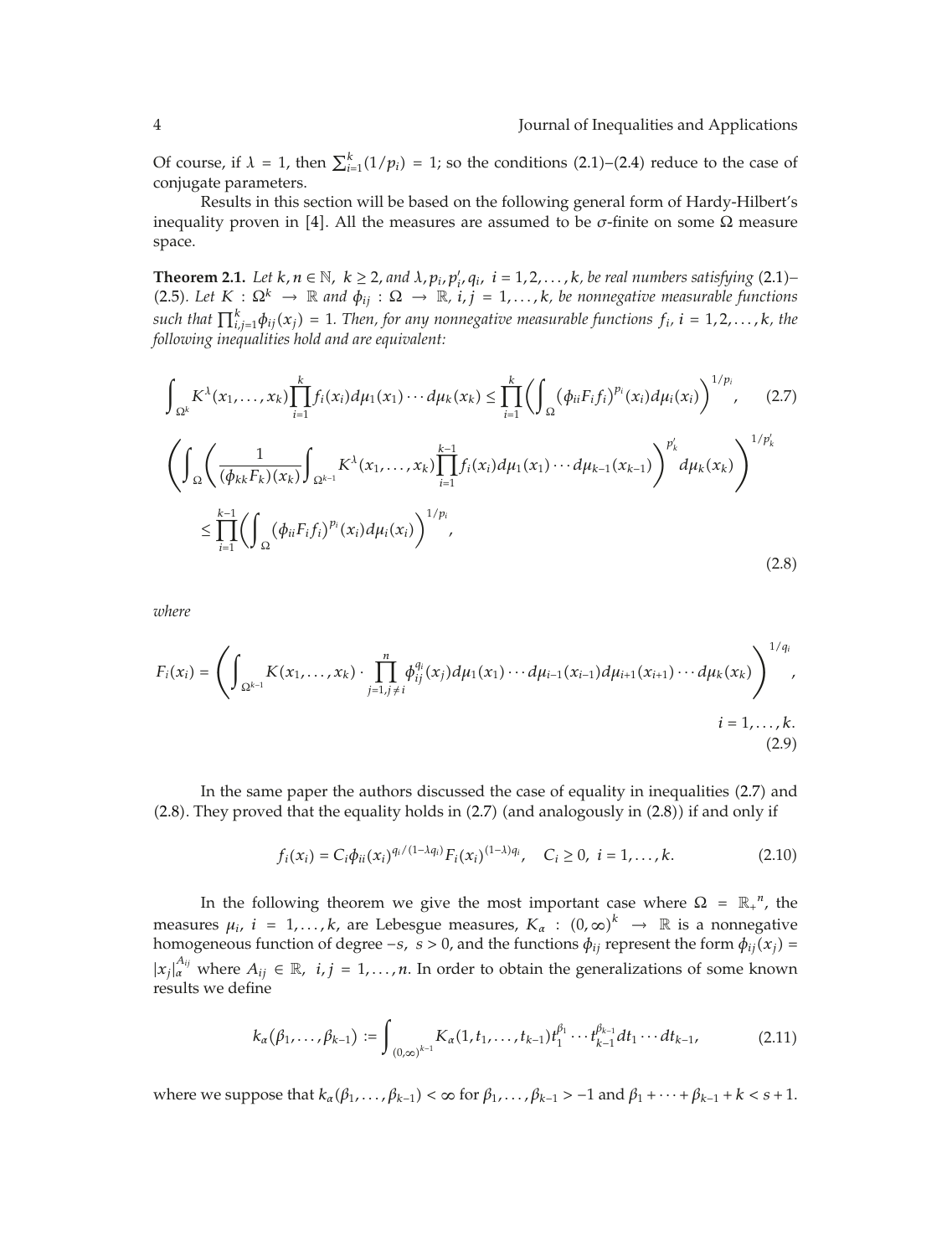Journal of Inequalities and Applications 5

Due to technical reasons, we introduce real parameters  $A_{ij}$ ,  $i, j = 1, 2, \ldots, k$  satisfying

$$
\sum_{i=1}^{k} A_{ij} = 0, \quad j = 1, 2, \dots, k.
$$
 (2.12)

We also define

$$
\alpha_i = \sum_{j=1}^k A_{ij}, \quad i = 1, 2, \dots, k. \tag{2.13}
$$

**Theorem 2.2.** Let  $k, n \in \mathbb{N}$ ,  $k \geq 2$ , and  $\lambda, p_i, p'_i, q_i$ ,  $i = 1, 2, ..., k$ , be real numbers satisfying (2.1)–(2.5). Let  $K_\alpha$  :  $(0, \infty)^k$  → R *be nonnegative measurable homogeneous function of degree – <i>s*,  $s > 0$ , and let  $A_{ij}$ ,  $i, j = 1, \ldots, k$ , and  $\alpha_i$ ,  $i = 1, \ldots, k$  be real parameters satisfying (2.12) and (2.13). If  $f_i : \mathbb{R}_+^n \to \mathbb{R}$ ,  $f_i \neq 0$ ,  $i = 1, \ldots, k$  are nonnegative measurable functions, then the following *inequalities hold and are equivalent:*

$$
\int_{(\mathbb{R}_{+}^{n})^{k}} K_{\alpha}^{\lambda}(|x_{1}|_{\alpha},...,|x_{k}|_{\alpha}) \prod_{i=1}^{k} f_{i}(x_{i}) dx_{1} \cdots dx_{k} < L \prod_{i=1}^{k} \left( \int_{\mathbb{R}_{+}^{n}} |x_{i}|_{\alpha}^{p_{i}/q_{i}[(k-1)n-s]+p_{i}\alpha_{i}} f_{i}^{p_{i}}(x_{i}) dx_{i} \right)^{1/p_{i}},
$$
\n
$$
\int_{\mathbb{R}_{+}^{n}} |x_{k}|_{\alpha}^{-(p'_{k}/q_{k})[(k-1)n-s]-p'_{k}\alpha_{k}} \left( \int_{(\mathbb{R}_{+}^{n})^{k-1}} K_{\alpha}^{\lambda}(|x_{1}|_{\alpha},...,|x_{k}|_{\alpha}) \cdot \prod_{i=1}^{k-1} f_{i}(x_{i}) dx_{1} \cdots dx_{k-1} \right)^{p'_{k}} dx_{k}
$$
\n
$$
< L^{p'_{k}} \prod_{i=1}^{k-1} \left( \int_{\mathbb{R}_{+}^{n}} |x_{i}|_{\alpha}^{(p_{i}/q_{i})[(k-1)n-s]+p_{i}\alpha_{i}} f_{i}^{p_{i}}(x_{i}) dx_{i} \right)^{p'_{k}/p_{i}},
$$
\n(2.14)

*where*

$$
L = \frac{\left| \mathbb{S}^{n-1} \right|_{\alpha}^{(k-1)\lambda}}{2^{(k-1)n\lambda}} k_{\alpha} (n-1 + q_1 A_{12}, \dots, n-1 + q_1 A_{1k})^{1/q_1}
$$
  
•  $k_{\alpha} (s - (k-1)n - 1 - q_2 (\alpha_2 - A_{22}), n - 1 + q_2 A_{23}, \dots, n - 1 + q_2 A_{2k})^{1/q_2}$   
• $\cdots k_{\alpha} (n-1 + q_k A_{k2}, \dots, n-1 + q_k A_{k,k-1}, s - (k-1)n - 1 - q_k (\alpha_k - A_{kk}))^{1/q_k},$  (2.15)

 $q_i A_{ij} > -n$ ,  $i \neq j$  *and*  $q_i (A_{ii} - \alpha_i) > (k - 1)n - s$ .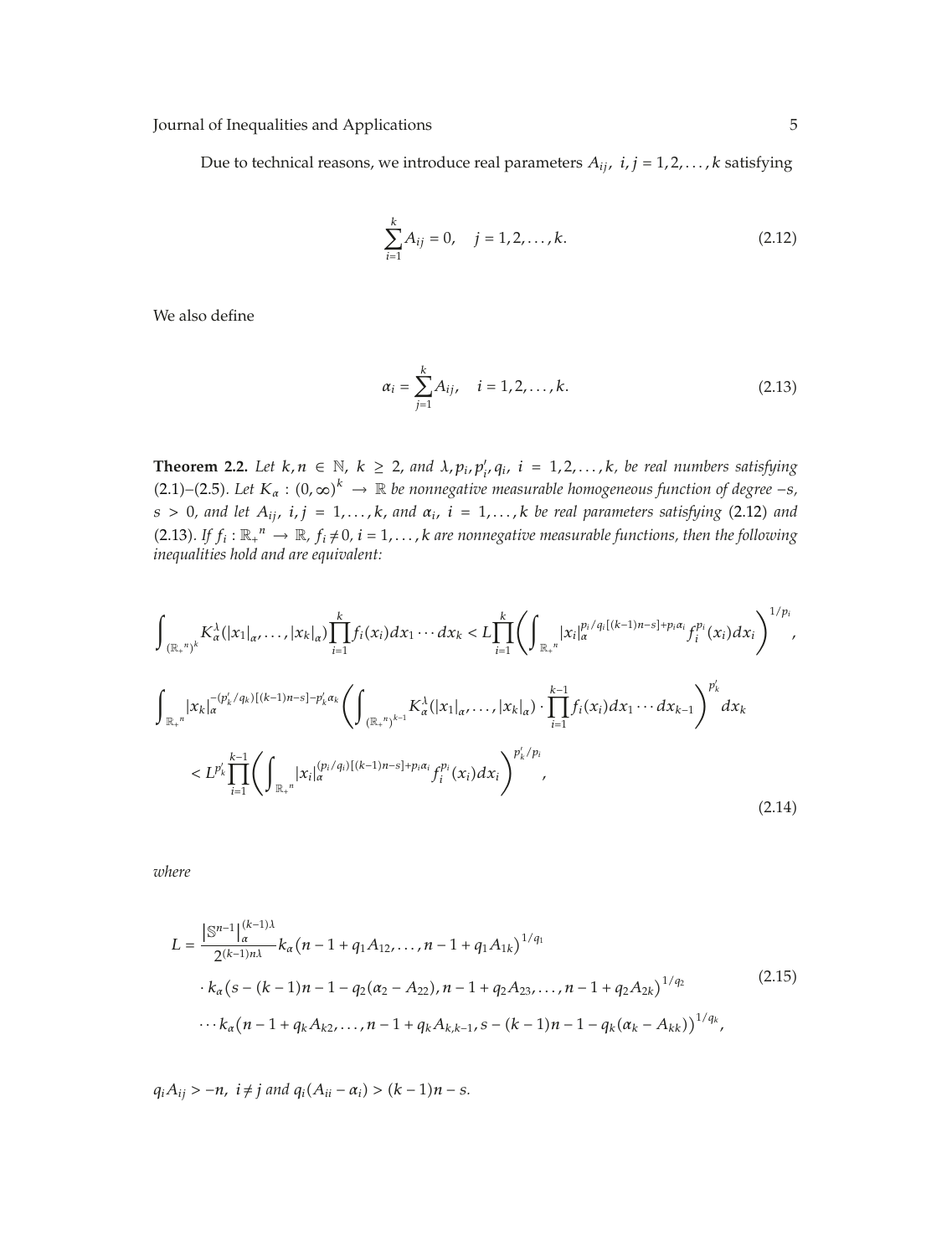*Proof.* Set  $K(x_1,...,x_k) = K_\alpha(|x_1|_\alpha,...,|x_k|_\alpha)$  and  $\phi_{ij}(x_j) = |x_j|^{A_{ij}}$  in Theorem 2.1, where  $\sum_{i=1}^{k} A_{ij} = 0$  for every *j* = 1,...,*k*. It is enough to calculate the functions  $F_i(x_i)$ , *i* = 1,...,*k*. By using the *n*-dimensional spherical coordinates we find

$$
F_1^{q_1}(x_1) = \int_{(\mathbb{R}_+^n)^{k-1}} K_\alpha(|x_1|_{\alpha}, \dots, |x_k|_{\alpha}) \prod_{j=2}^k |x_j|^{q_1 A_{1j}} dx_2 \cdots dx_k
$$
  

$$
= \frac{|\mathbb{S}^{n-1}|_{\alpha}^{k-1}}{2^{(k-1)n}} \int_{(0,\infty)^{k-1}} K_\alpha(|x_1|_{\alpha}, t_2, \dots, t_k) \prod_{j=2}^k t_j^{n-1+q_1 A_{1j}} dt_2 \cdots dt_k.
$$
 (2.16)

Using homogeneity of the function  $K_{\alpha}$  and the substitutions  $u_i = t_i/|x_1|_{\alpha}$ ,  $i = 2,...,k$ , we have

$$
F_1^{q_1}(x_1) = \frac{\left|\mathbb{S}^{n-1}\right|_{\alpha}^{k-1}}{2^{(k-1)n}} \int_{(0,\infty)^{k-1}} |x_1|_{\alpha}^{-s} K_{\alpha}(1, u_2, \dots, u_k) \cdot \prod_{j=2}^k (|x_1|_{\alpha} u_j)^{n-1+q_1 A_{1j}} |x_1|_{\alpha}^{k-1} du_2 \cdots du_k
$$
  

$$
= \frac{\left|\mathbb{S}^{n-1}\right|_{\alpha}^{k-1}}{2^{(k-1)n}} |x_1|_{\alpha}^{(k-1)n-s+q_1(\alpha_1-A_{11})} k_{\alpha}(n-1+q_1 A_{12}, \dots, n-1+q_1 A_{1k}). \tag{2.17}
$$

Similarly, by applying the *n*-dimensional spherical coordinates and homogeneity of the function  $K_{\alpha}$  we have

$$
F_{2}^{q_{2}}(x_{2}) = \int_{(\mathbb{R}_{+}^{n})^{k-1}} K_{\alpha}(|x_{1}|_{\alpha}, \ldots, |x_{k}|_{\alpha}) \prod_{j=1, j \neq 2}^{k} |x_{j}|^{q_{2}A_{2j}} dx_{1} dx_{3} \cdots dx_{k}
$$
\n
$$
= \frac{|S^{n-1}|_{\alpha}^{k-1}}{2^{(k-1)n}} \int_{(0,\infty)^{k-1}} t_{1}^{-s} K_{\alpha}\left(1, \frac{|x_{2}|_{\alpha}}{t_{1}}, \frac{t_{3}}{t_{1}}, \ldots, \frac{t_{k}}{t_{1}}\right) \cdot \prod_{j=1, j \neq 2}^{k} t_{j}^{n-1+q_{2}A_{2j}} dt_{1} dt_{3} \cdots dt_{k}.
$$
\n(2.18)

Using the change of variables

$$
t_1 = |x_2|_{\alpha} u_2^{-1}, \qquad t_i = |x_2|_{\alpha} u_2^{-1} u_i, \quad i = 3, \dots, k, \quad \text{so } \frac{\partial(t_1, t_3, \dots, t_k)}{\partial(u_2, u_3, \dots, u_k)} = |x_2|_{\alpha}^{k-1} u_2^{-k}, \tag{2.19}
$$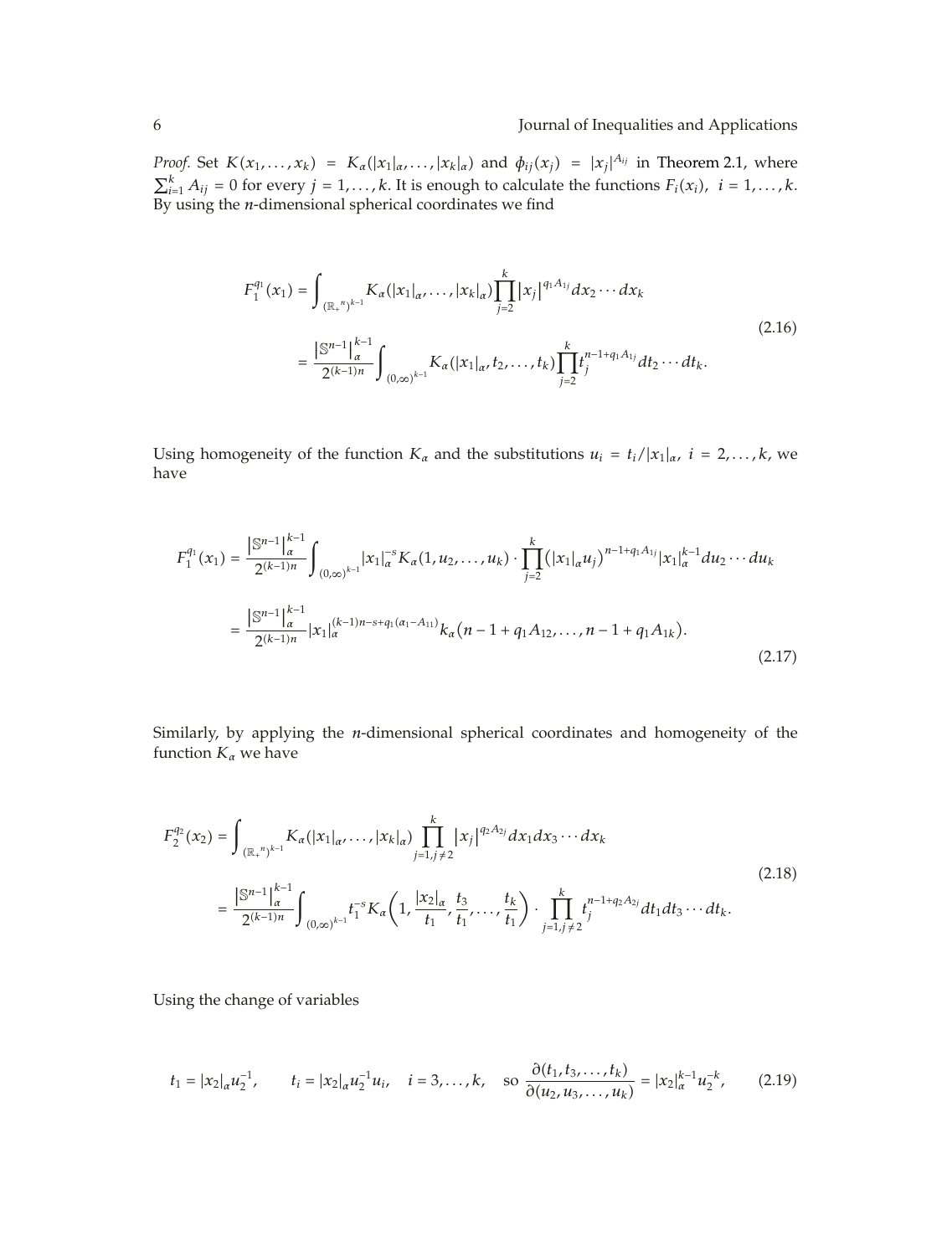where  $\partial(t_1, t_3, \ldots, t_k) / \partial(u_2, u_3, \ldots, u_k)$  denotes the Jacobian of the transformation, we have

$$
F_{2}^{q_{2}}(x_{2}) = \frac{\left| \mathbb{S}^{n-1} \right|_{\alpha}^{k-1}}{2^{(k-1)n}} |x_{2}|_{\alpha}^{(k-1)n-s+q_{2}(\alpha_{2}-A_{22})}
$$
  

$$
\cdot \int_{(0,\infty)^{k-1}} K_{\alpha}(1,u_{2},...,u_{k}) u_{2}^{s-(k-1)n-q_{2}(\alpha_{2}-A_{22})} \prod_{j=3}^{k} u_{j}^{n-1+q_{2}A_{2j}} du_{2} \cdots du_{k}
$$
  

$$
= \frac{\left| \mathbb{S}^{n-1} \right|_{\alpha}^{k-1}}{2^{(k-1)n}} |x_{2}|_{\alpha}^{(k-1)n-s-q_{2}(\alpha_{2}-A_{22})}
$$
  

$$
\cdot k_{\alpha}(s-(k-1)n-1-q_{2}(\alpha_{2}-A_{22}), n-1+q_{2}A_{23},..., n-1+q_{2}A_{2k}).
$$
 (2.20)

In a similar manner we obtain

$$
F_i^{q_i}(x_i) = \frac{\left| \mathbb{S}^{n-1} \right|_{\alpha}^{k-1}}{2^{(k-1)n}} |x_i|_{\alpha}^{(k-1)n-s+q_i(\alpha_i - A_{ii})}
$$
  
 
$$
\cdot k_{\alpha} (n-1 + q_i A_{i2}, \dots, n-1 + q_i A_{i,i-1}, s - (k-1)n - 1 - q_i(\alpha_i - A_{ii}),
$$
  
 
$$
n-1 + q_i A_{i,i+1}, \dots, n-1 + q_i A_{ik})
$$
 (2.21)

for  $i = 3,...,k$ . This gives inequalities (2.14) with inequality sign  $\le$ . Condition (2.10) immediately gives that nontrivial case of equality in 2.14 leads to the divergent integrals. This completes the proof.  $\Box$ 

*Remark 2.3.* Note that the kernel  $K_{\alpha}(|x_1|_{\alpha},...,|x_k|_{\alpha}) = (\sum_{i=1}^k |x_i|_{\alpha}^{\beta})^{-s}$  is a homogeneous function of degree  $-\beta s$ . In this case we have

$$
k_{\alpha}(\beta_1, ..., \beta_{k-1}) = \int_{(0,\infty)^{k-1}} \frac{\prod_{i=1}^{k-1} t_i^{\beta_i}}{\left(1 + \sum_{i=1}^{k-1} t_i^{\beta_i}\right)^s} dt_1 \cdots dt_{k-1}
$$
  
= 
$$
\frac{1}{\beta^{k-1} \Gamma(s)} \Gamma\left(s - \sum_{i=1}^{k-1} \frac{\beta_i + 1}{\beta}\right) \prod_{i=1}^{k-1} \Gamma\left(\frac{\beta_i + 1}{\beta}\right),
$$
 (2.22)

where we used the well-known formula for gamma function (see, e.g., [5, Lemma 5.1]). Now, by using Theorem 2.2 and  $(2.22)$  we obtain the result of Krnić et al. (see  $[6]$ ).

#### **3. The Best Possible Constants in the Conjugate Case**

In this section we consider the inequalities in Theorem 2.2. In such a way we shall obtain the best possible constants for some general cases.

It follows easily that Theorem 2.2 in the conjugate case  $(\lambda = 1, p_i = q_i)$  becomes as follows.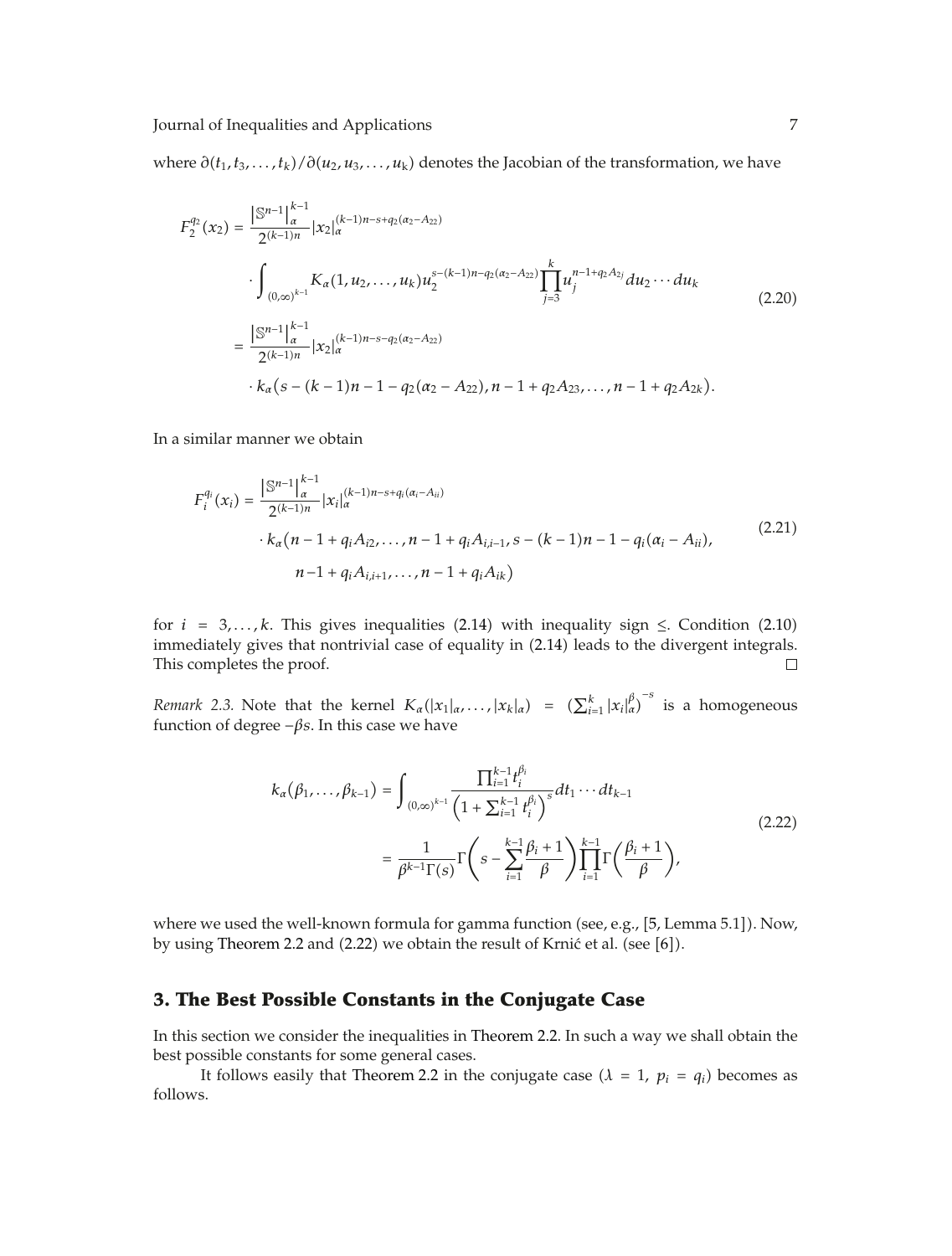**Theorem 3.1.** *Let*  $k$ ,  $n \in \mathbb{N}$ ,  $k \geq 2$  *and let*  $p_1, \ldots, p_k$  *be conjugate parameters such that*  $p_i > 1$ ,  $i =$ 1,..., k. Let  $K_a$  :  $(0, \infty)^k$   $\rightarrow \mathbb{R}$  be nonnegative measurable homogeneous function of degree  $-s$ ,  $s > 0$ , and let  $A_{ij}$ ,  $i, j = 1, \ldots, k$ , and  $\alpha_i$ ,  $i = 1, \ldots, k$  be real parameters satisfying (2.12) and (2.13). *If*  $f_i : \mathbb{R}_+^n \to \mathbb{R}$ ,  $f_i \neq 0$ ,  $i = 1, ..., k$  are nonnegative measurable functions, then the following *inequalities hold and are equivalent:*

$$
\int_{(\mathbb{R}_{+}^{n})^{k}} K_{\alpha}(|x_{1}|_{\alpha},...,|x_{k}|_{\alpha}) \prod_{i=1}^{k} f_{i}(x_{i}) dx_{1} \cdots dx_{k} < M \prod_{i=1}^{k} \left( \int_{\mathbb{R}_{+}^{n}} |x_{i}|_{\alpha}^{(k-1)n-s+p_{i}\alpha_{i}} f_{i}^{p_{i}}(x_{i}) dx_{i} \right)^{1/p_{i}},
$$
\n
$$
\int_{\mathbb{R}_{+}^{n}} |x_{k}|_{\alpha}^{(1-p'_{k})[(k-1)n-s]-p'_{k}\alpha_{k}} \left( \int_{(\mathbb{R}_{+}^{n})^{k-1}} K_{\alpha}(|x_{1}|_{\alpha},...,|x_{k}|_{\alpha}) \cdot \prod_{i=1}^{k-1} f_{i}(x_{i}) dx_{1} \cdots dx_{k-1} \right)^{p'_{k}} dx_{k}
$$
\n
$$
< M^{p'_{k}} \prod_{i=1}^{k-1} \left( \int_{\mathbb{R}_{+}^{n}} |x_{i}|_{\alpha}^{(k-1)n-s+p_{i}\alpha_{i}} f_{i}^{p_{i}}(x_{i}) dx_{i} \right)^{p'_{k}/p_{i}}, \qquad (3.1)
$$

*where*

$$
M = \frac{\left| \mathbb{S}^{n-1} \right|_{\alpha}^{(k-1)}}{2^{(k-1)n}} k_{\alpha} (n-1 + p_1 A_{12}, \dots, n-1 + p_1 A_{1k})^{1/p_1}
$$
  
 
$$
\cdot k_{\alpha} (s - (k-1)n - 1 - p_2 (\alpha_2 - A_{22}), n-1 + p_2 A_{23}, \dots, n-1 + p_2 A_{2k})^{1/p_2}
$$
  
 
$$
\cdots k_{\alpha} (n-1 + p_k A_{k2}, \dots, n-1 + p_k A_{k,k-1}, s - (k-1)n - 1 - p_k (\alpha_k - A_{kk}))^{1/p_k},
$$
  
(3.2)

 $p_i A_{ij} > -n$ ,  $i \neq j$  *and*  $p_i (A_{ii} - \alpha_i) > (k - 1)n - s$ .

To obtain a case of the best inequality it is natural to impose the following conditions on the parameters *Aij*:

$$
n + p_j A_{ji} = s - (k - 1)n - p_i(\alpha_i - A_{ii}), \quad j \neq i, \ i, j \in \{1, 2, ..., k\}.
$$
 (3.3)

In that case the constant *M* from Theorem 3.1 is simplified to the following form:

$$
M^* = \frac{\left| \mathbb{S}^{n-1} \right|_{\alpha}^{(k-1)}}{2^{(k-1)n}} k_{\alpha} \left( n - 1 + \tilde{A}_2, \dots, n - 1 + \tilde{A}_k \right), \tag{3.4}
$$

where

$$
\widetilde{A}_i = p_1 A_{1i} \quad \text{for } i \neq 1, \qquad \widetilde{A}_1 = p_k A_{k1}.
$$
 (3.5)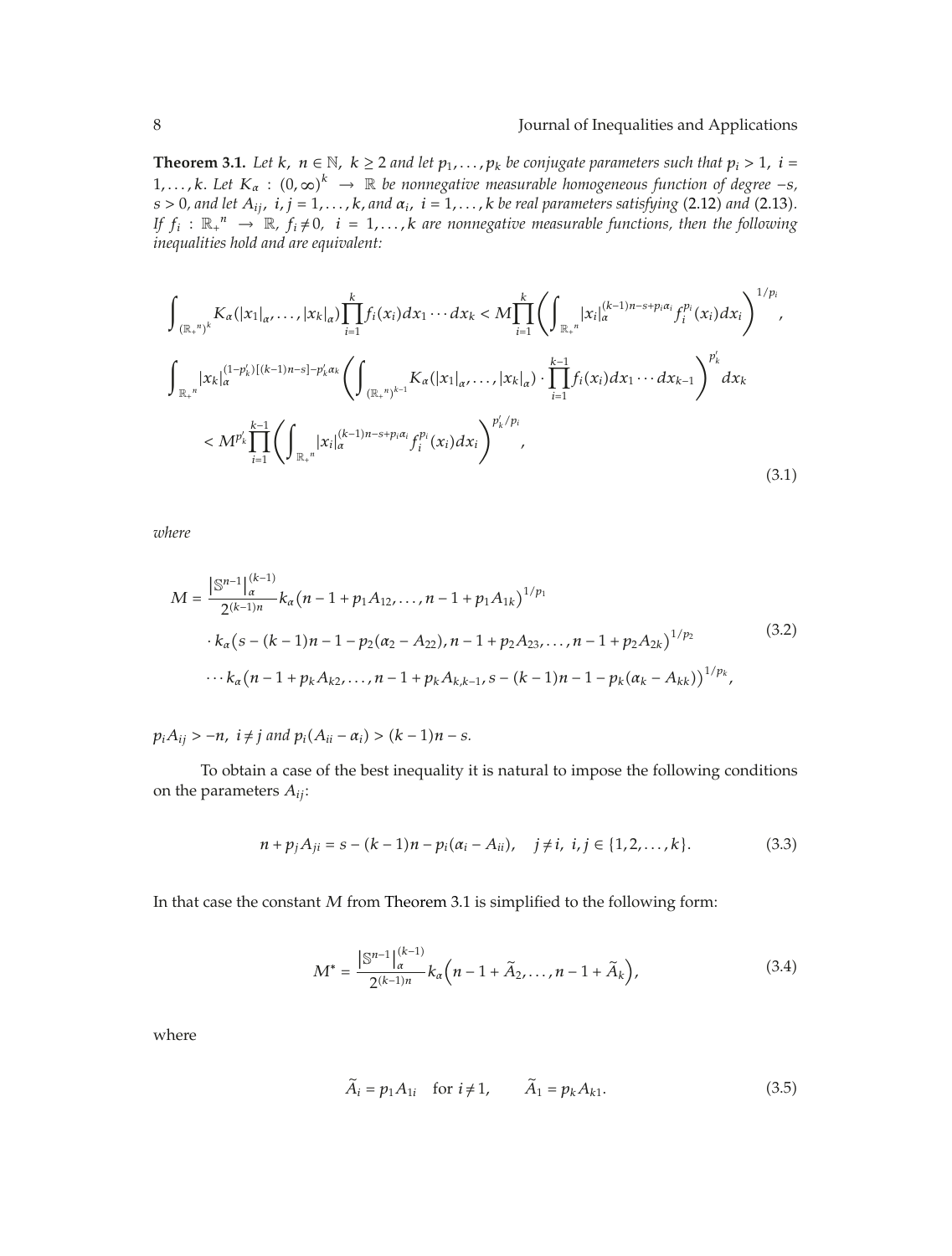Further, by using  $(3.4)$  and  $(3.5)$ , the inequalities  $(3.1)$  with the parameters  $A_{ij}$ , satisfying the relation (3.3), become

$$
\int_{(\mathbb{R}_{+}^{n})^{k}} K_{\alpha}(|x_{1}|_{\alpha},...,|x_{k}|_{\alpha}) \prod_{i=1}^{k} f_{i}(x_{i}) dx_{1}...dx_{k} < M^{*} \prod_{i=1}^{k} \left( \int_{\mathbb{R}_{+}^{n}} |x_{i}|_{\alpha}^{-n-p_{i}\tilde{A}_{i}} f_{i}^{p_{i}}(x_{i}) dx_{i} \right)^{1/p_{i}}, \quad (3.6)
$$
\n
$$
\left[ \int_{\mathbb{R}_{+}^{n}} |x_{k}|_{\alpha}^{(1-p'_{k})(-n-p_{k}\tilde{A}_{k})} \left( \int_{(\mathbb{R}_{+}^{n})^{k-1}} K_{\alpha}(|x_{1}|_{\alpha},...,|x_{k}|_{\alpha}) \cdot \prod_{i=1}^{k-1} f_{i}(x_{i}) dx_{1}...dx_{k-1} \right)^{p'_{k}} dx_{k} \right]^{1/p'_{k}}
$$
\n
$$
< M^{*} \prod_{i=1}^{k-1} \left( \int_{\mathbb{R}_{+}^{n}} |x_{i}|_{\alpha}^{-n-p_{i}\tilde{A}_{i}} f_{i}^{p_{i}}(x_{i}) dx_{i} \right)^{1/p_{i}}.
$$
\n(3.7)

**Theorem 3.2.** *Suppose that the real parameters*  $A_{ij}$ ,  $i, j = 1, \ldots, k$  *satisfy conditions in Theorem 3.1 and conditions given in* (3.3). If the kernel  $K_{\alpha}(t_1,...,t_k)$  *is as in Theorem 3.1 and for every*  $i = 2,...,k$ 

$$
K_{\alpha}(1, t_2, \dots, t_i, \dots, t_k) \leq CK_{\alpha}(1, t_2, \dots, 0, \dots, t_k), \quad 0 \leq t_i \leq 1, \ t_j \geq 0, \ j \neq i \tag{3.8}
$$

#### *for some*  $C > 0$ *, then the constant*  $M^*$  *is the best possible in inequalities* (3.6) *and* (3.7).

*Proof.* Let us suppose that the constant factor  $M^*$  given by (3.4) is not the best possible in the inequality (3.6). Then, there exists a positive constant  $M_1 < M^*$ , such that (3.6) is still valid when we replace *M*<sup>∗</sup> by *M*1.

We define the real functions  $\widetilde{f}_{i,\varepsilon} : \mathbb{R}^n \mapsto \mathbb{R}$  by the formulas

$$
\widetilde{f}_{i,\varepsilon}(x_i) = \begin{cases}\n0, & |x_i|_{\alpha} < 1, \\
|x_i|_{\alpha}^{\widetilde{A}_i - \varepsilon/p_i}, & |x_i|_{\alpha} \ge 1,\n\end{cases} \quad i = 1, \dots, k,\n\tag{3.9}
$$

where  $0 < \varepsilon < \min_{1 \le i \le k} \{p_i + p_i A_i\}$ . Now, we shall put these functions in inequality (3.6). By using the *n*-dimensional spherical coordinates, the right-hand side of the inequality (3.6) becomes

$$
M_{1} \prod_{i=1}^{k} \left[ \int_{|x_{i}|_{\alpha} \geq 1} |x_{i}|_{\alpha}^{-n-\varepsilon} dx_{i} \right]^{1/p_{i}} = \frac{M_{1} |\mathbb{S}^{n-1}|_{\alpha}}{2^{n}} \int_{1}^{\infty} t^{-1-\varepsilon} dt = \frac{M_{1} |\mathbb{S}^{n-1}|_{\alpha}}{2^{n} \varepsilon}.
$$
 (3.10)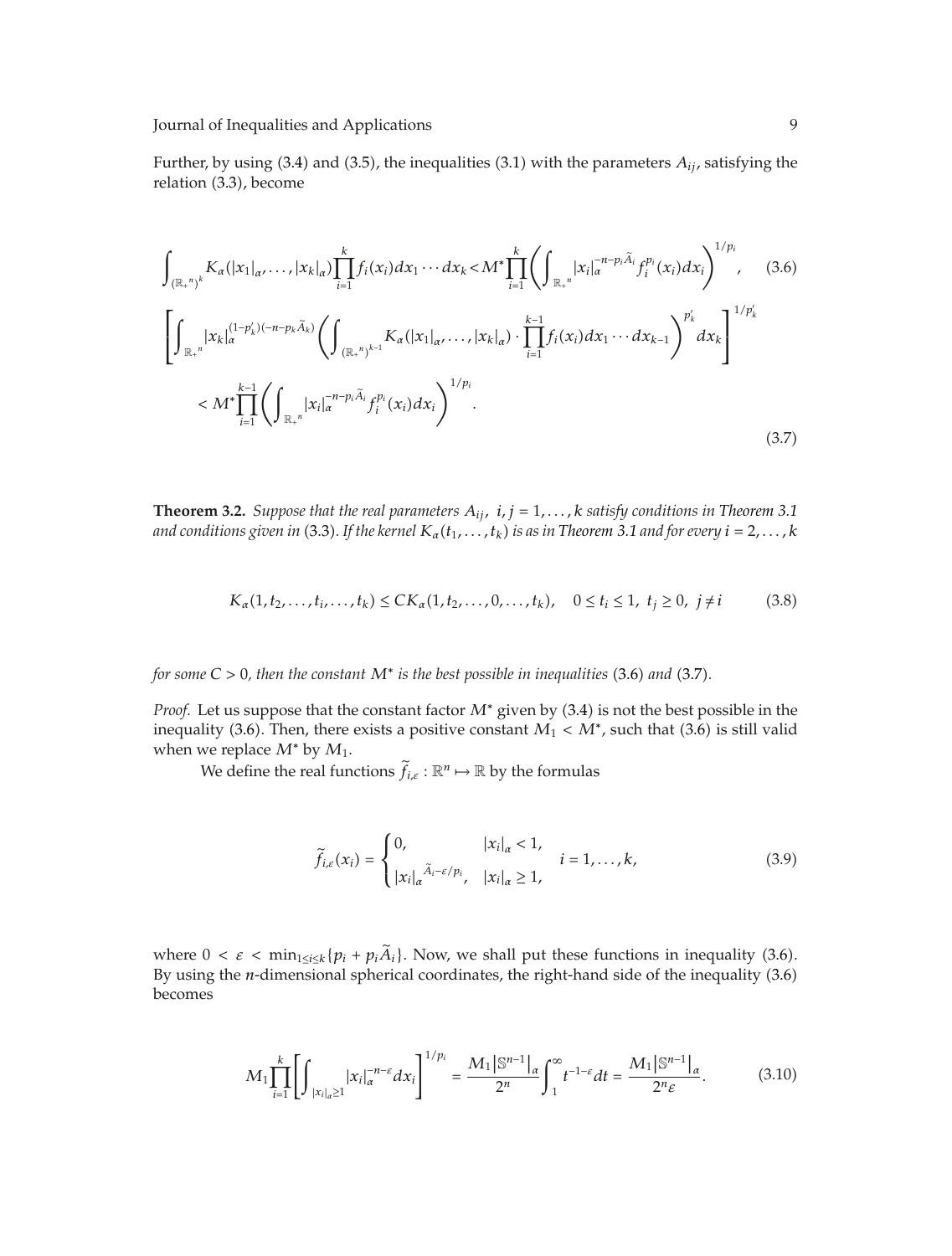Further, let *J* denotes the left-hand side of the inequality (3.6), for the above choice of the functions *<sup>f</sup> i,ε.* By applying the *n*-dimensional spherical coordinates and the substitutions  $u_i = t_i/t_1$ ,  $i \neq 2$ , we find

$$
J = \int_{|x_1|_{\alpha} \ge 1} \cdots \int_{|x_k|_{\alpha} \ge 1} K_{\alpha}(|x_1|_{\alpha}, \ldots, |x_k|_{\alpha}) \prod_{i=1}^k |x_i|_{\alpha}^{\tilde{A}_i - \varepsilon/p_i} dx_1 \cdots dx_k
$$
  
\n
$$
= \frac{|\mathbb{S}^{n-1}|_{\alpha}^k}{2^{kn}} \int_1^{\infty} \cdots \int_1^{\infty} K_{\alpha}(t_1, \ldots, t_k) \prod_{i=1}^k t_i^{n-1+\tilde{A}_i - \varepsilon/p_i} dt_1 \cdots dt_k
$$
  
\n
$$
= \frac{|\mathbb{S}^{n-1}|_{\alpha}^k}{2^{kn}} \int_1^{\infty} t_1^{-1-\varepsilon/\beta} \left( \int_{1/t_1}^{\infty} \cdots \int_{1/t_1}^{\infty} K_{\alpha}(1, u_2, \ldots, u_k) \prod_{i=2}^k u_i^{n-1+\tilde{A}_i - \varepsilon/p_i} du_2 \cdots du_k \right) dt_1.
$$
\n(3.11)

Now, it is easy to see that the following inequality holds:

$$
J \geq \frac{\left| \mathbb{S}^{n-1} \right|_{\alpha}^{k}}{2^{kn}} \int_{1}^{\infty} t_1^{-1-\epsilon} \left( \int_0^{\infty} \cdots \int_0^{\infty} K_{\alpha}(1, u_2, \dots, u_k) \prod_{i=2}^k u_i^{n-1+\tilde{A}_i - \epsilon/p_i} du_2 \cdots du_k \right) dt_1
$$
  

$$
- \frac{\left| \mathbb{S}^{n-1} \right|_{\alpha}^{k}}{2^{kn}} \int_1^{\infty} t_1^{-1-\epsilon} \sum_{j=2}^k I_j(t_1) dt_1,
$$
 (3.12)

where for  $j = 2, \ldots, k$ ,  $I_j(t_1)$  is defined by

$$
I_j(t_1) = \int_{D_j} K_{\alpha}(1, u_2, \dots, u_k) \prod_{i=2}^k u_i^{n-1+\tilde{A}_i - \varepsilon/p_i} du_2 \cdots du_k,
$$
 (3.13)

satisfying  $D_j = \{(u_2, \ldots, u_k); 0 < u_j < 1/t_1, 0 < u_l < \infty, l \neq j\}$ . Without losing generality, we only estimate the integral  $I_2(t_1)$ . For  $k = 2$  we have

$$
I_2(t_1) = \int_0^{1/t_1} K_{\alpha}(1, u_2) u_2^{n-1+\tilde{A}_2 - \varepsilon/p_2} du_2 \le C \int_0^{1/t_1} u_2^{n-1+\tilde{A}_2 - \varepsilon/p_2} du_2
$$
  
=  $C \left( n + \tilde{A}_2 - \frac{\varepsilon}{p_2} \right)^{-1} t_1^{\varepsilon/p_2 - n - \tilde{A}_2},$  (3.14)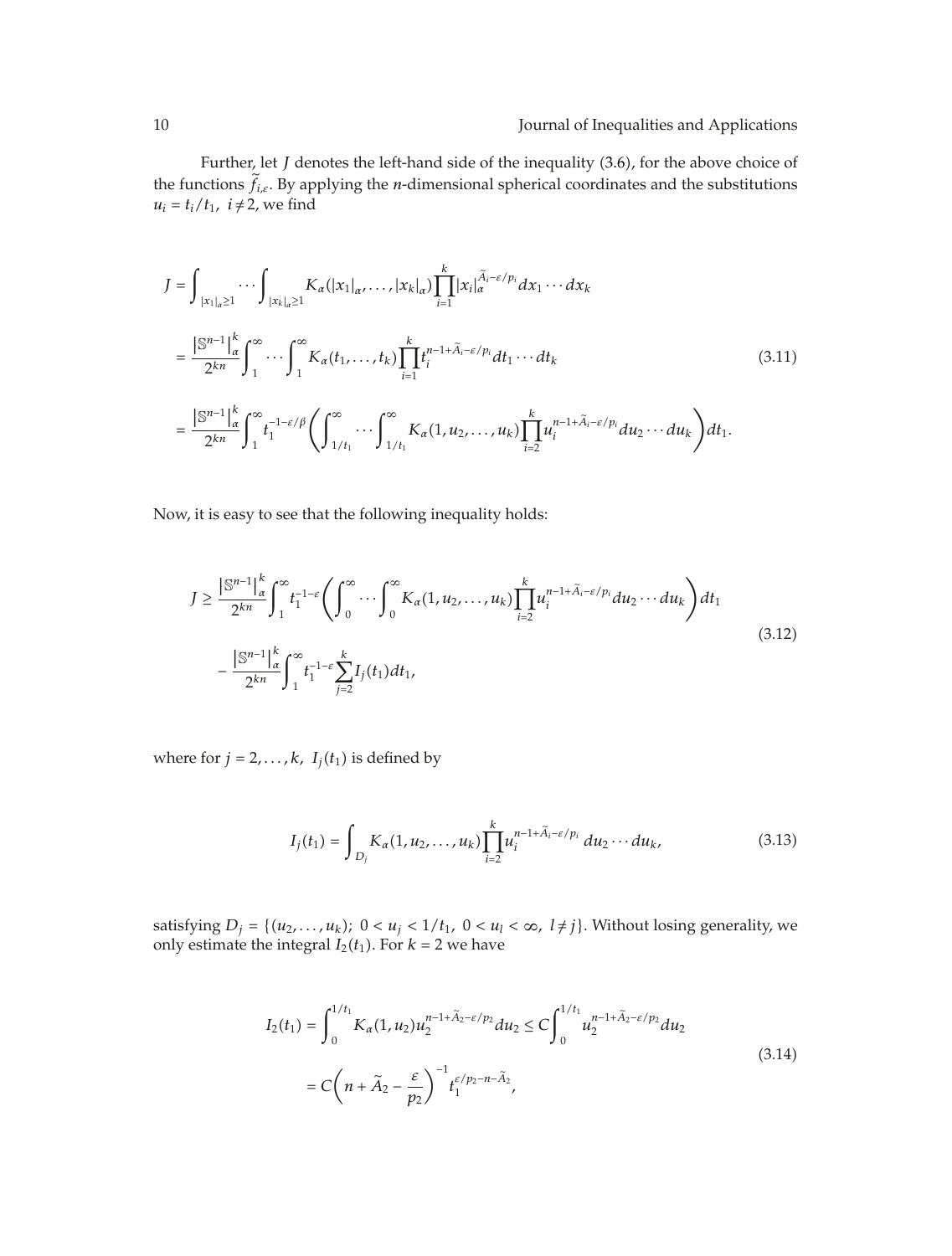Journal of Inequalities and Applications 11

and for  $k > 2$  we find

$$
I_2(t_1) \leq C \left[ \int_{(0,\infty)^{k-2}} K_{\alpha}(1,0,u_3,\ldots,u_k) \prod_{i=3}^k u_i^{n-1+\tilde{A}_i-\varepsilon/p_i} du_3 \cdots du_k \right] \int_0^{1/t_1} u_2^{n-1+\tilde{A}_2-\varepsilon/p_2} du_2
$$
  

$$
= C \left( n - \frac{\varepsilon}{p_2} + \tilde{A}_2 \right)^{-1} t_1^{\varepsilon/p_2 - \tilde{A}_2 - n} k_{\alpha} \left( n - 1 + \tilde{A}_3 - \frac{\varepsilon}{p_3}, \ldots, n - 1 + \tilde{A}_k - \frac{\varepsilon}{p_k} \right),
$$
(3.15)

where  $k_{\alpha}(n-1+A_3-\varepsilon/p_3,\ldots,n-1+A_k-\varepsilon/p_k)$  is well defined since obviously  $A_3+\cdots+A_k$ *A*<sup>*k*</sup>  $\le$  *s* − (*k* − 2)*n*. Hence, we have *I<sub>j</sub>*(*t*<sub>1</sub>) ≤ *t*<sub>1</sub><sup>*ε/p<sub>j</sub>−n−A<sub><i>j*</sub></sub> O<sub>*j*</sub>(1), for *ε* → 0<sup>+</sup>, *j* ∈ {2,...,*k*}, and</sup> consequently

$$
\int_{1}^{\infty} t_{1}^{-1-\varepsilon} \sum_{j=2}^{k} I_{j}(t_{1}) dt_{1} \le O(1). \tag{3.16}
$$

We conclude, by using  $(3.10)$ ,  $(3.12)$ , and  $(3.16)$ , that  $M^* \leq M_1$  which is an obvious contradiction. It follows that the constant  $M^*$  in  $(3.6)$  is the best possible.

Finally, the equivalence of the inequalities 3.6 and 3.7 means that the constant *M*<sup>∗</sup> is also the best possible in the inequality (3.7). That completes the proof.  $\Box$ 

*Remark* 3.3. If we put  $k = 2$ ,  $K_{\alpha}(x, y) = \ln(|x|_{\alpha}/|y|_{\alpha})/(|x|_{\alpha}^{s} - |y|_{\alpha}^{s})$ ,  $\tilde{A}_1 = s/q - n$  and  $\tilde{A}_2 =$  $s/p - n$  in the inequalities (3.6) and (3.7) applying Theorem 3.2, we obtain the result of Baoju Sun (see [7]). Further, by putting  $n = 1$  in Theorems 3.1 and 3.2 we obtain appropriate results from  $[8]$ . More precisely, the inequality  $(3.6)$  becomes

$$
\int_{(0,\infty)^k} K_{\alpha}(x_1,\ldots,x_k) \prod_{i=1}^k f_i(x_i) dx_1 \cdots dx_k < M^* \prod_{i=1}^k \left( \int_0^{\infty} x_i^{-1-p_i \tilde{A}_i} f_i^{p_i}(x_i) dx_i \right)^{1/p_i}.
$$
 (3.17)

If the kernel  $K_a(x_1,...,x_k)$  and the parameters  $A_{ij}$  satisfy the conditions from Theorem 3.2, then the constant  $M^* = k_\alpha(\tilde{A}_2, ..., \tilde{A}_k)$  is the best possible. For example, setting  $K_a(x_1,...,x_k) = (x_1 + ... + x_k)^{-s}, s > 0, \ \tilde{A}_i = (s - p_i)/p_i, i = 2,...,k$ , in the inequality  $(3.17)$ , we obtain Yang's result  $(1.5)$  from introduction.

#### **Acknowledgment**

This research is supported by the Croatian Ministry of Science, Education and Sports, Grant no. 058-1170889-1050.